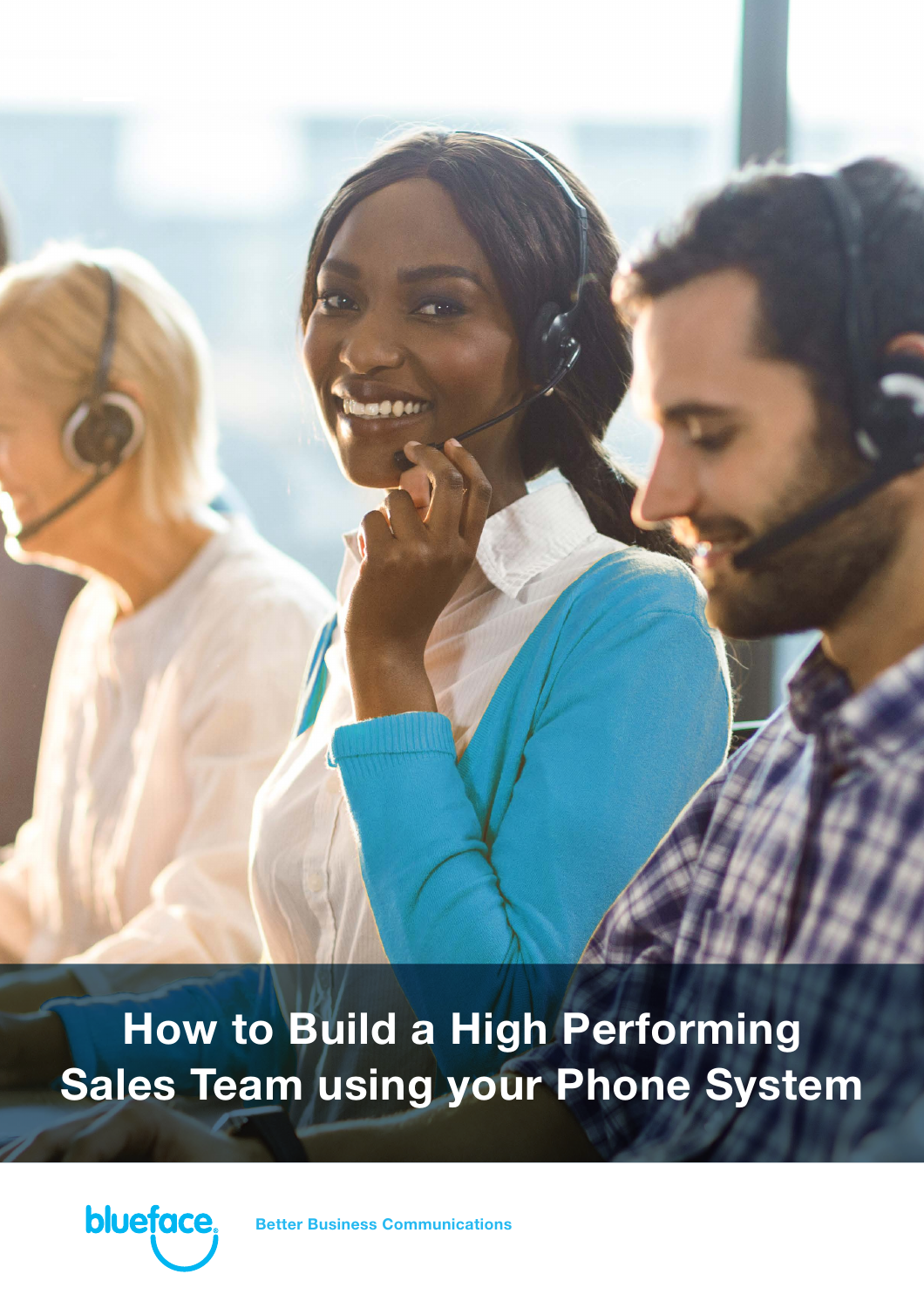# **Contents**

| <b>Power Of The Phone</b>                                 | 3                 |
|-----------------------------------------------------------|-------------------|
| <b>First Impressions Matter - Connecting The Caller</b>   | 4                 |
| <b>Performance Improvement Through Feedback</b>           | 5                 |
| <b>Improve Accountability</b>                             | 8                 |
| <b>Reach Multiple Decision Makers</b>                     | 9                 |
| <b>Get Insight Into Your Team's Activity</b>              | 10                |
| <b>Sell Internationally</b>                               | 11                |
| <b>Sell On The Go</b>                                     | $12 \overline{ }$ |
| <b>Put Your Headsets On</b>                               | 13                |
| <b>Automate With An API</b>                               | 14                |
| Promote Your Business And Services With On Hold Messaging | 15                |
| <b>Summary</b>                                            | 16                |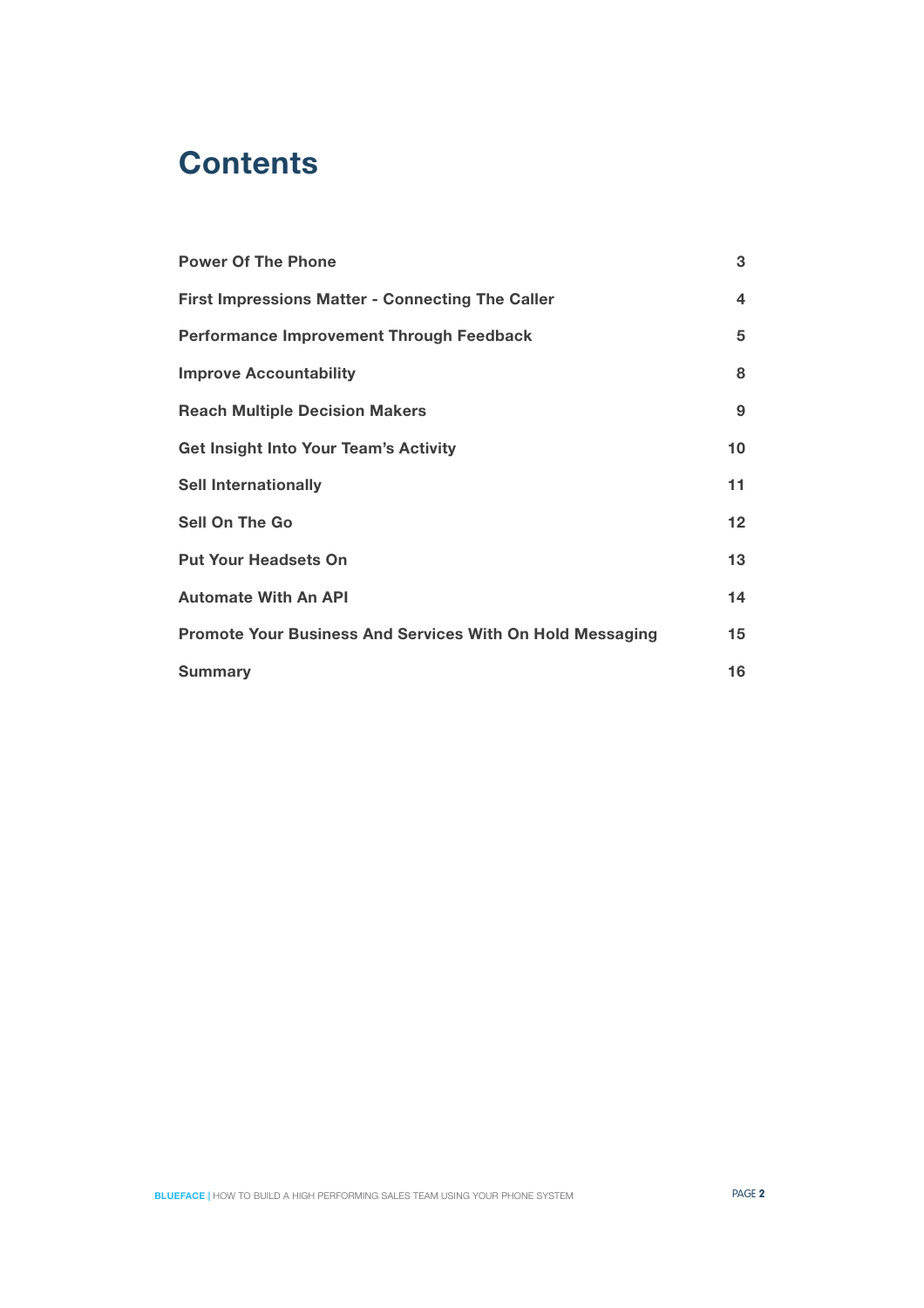**If there is one common thing about all sales teams, it's that they are judged on their results. Everything is OK when the team hits target. It's when they don't hit target that the analysis becomes more in depth.** 

**There are any number of questions which you might be asking yourself.**  *Why are our numbers down this month? Can we get marketing to generate more leads? Are we pricing correctly? Why is one of my team selling more than others?*

**There is one question which finding the answer to might help.**  *How can I help my team to perform better?*

#### **Power Of The Phone**

The fact that you're reading this guide, means like most other businesses, your company probably sells over the phone. With 1 in 9 people working in sales, it's a core business activity that demands attention. Despite the advances in eCommerce, many buyers still expect and demand a phone conversation with a real person before buying.

The phone therefore remains one of the most effective components of your sales toolkit and chances are, you're probably not getting the most value out of it. Aside from a face to face meeting, a phone call is perhaps the best method of communication for a sales person with a prospect.

A trend in sales has emerged in recent years where there is an over reliance on email despite most buyers preferring a real conversation. Conversations are where buyers learn, make assumptions, build trust, and ultimately take decisions about a potential purchase. These kinds of interactions happen with much more depth in a conversation than through an email. This added value for buyer and seller is why the phone is still your most powerful sales tool. This short ebook is going to show you how optimising your phone service can help your team increase their sales and hit their targets.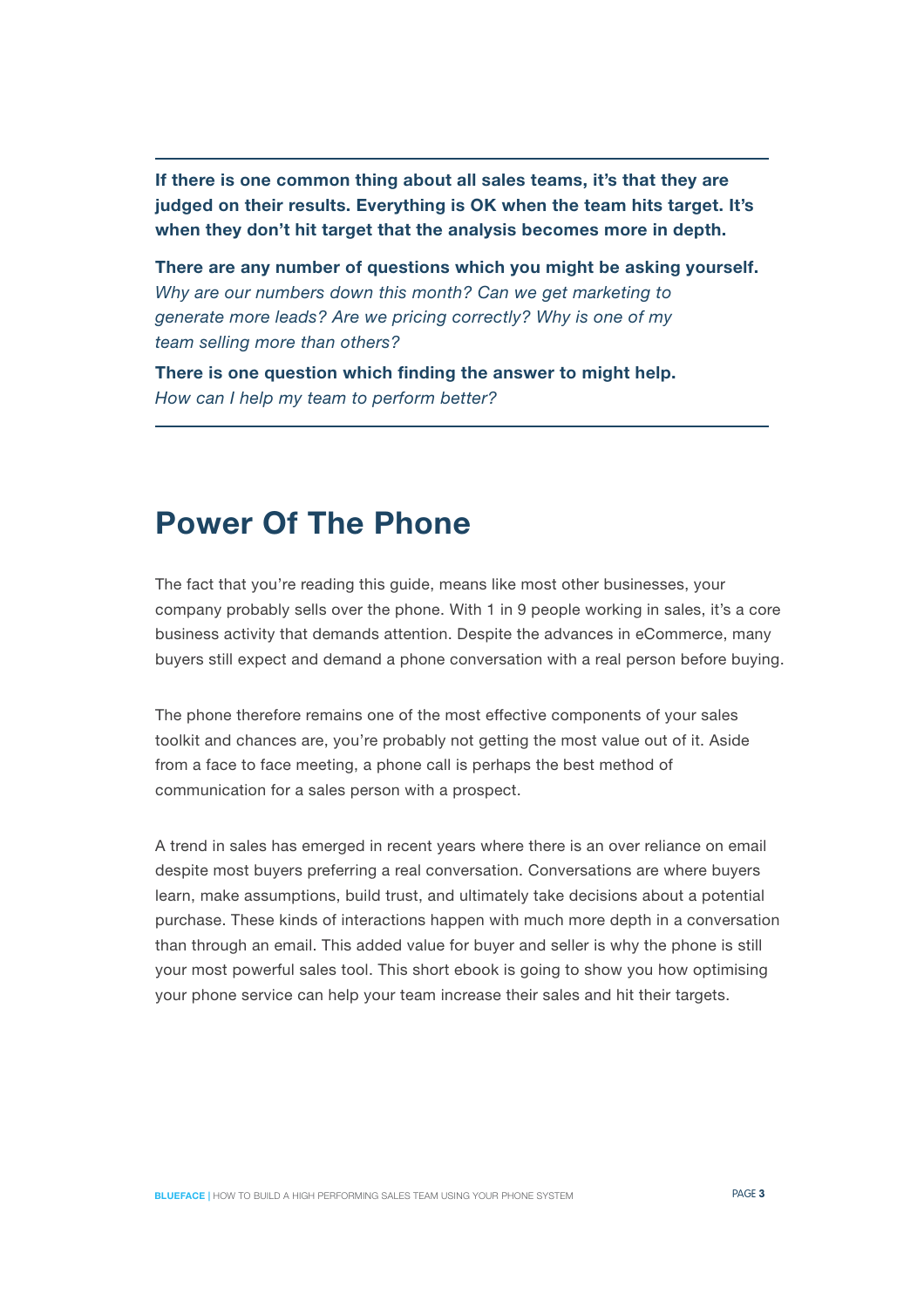# **First Impressions Matter - Connecting The Caller**

Your marketing team will use a selection of your business phone numbers in their advertising. The numbers might appear on your website, in Google Adwords placements, business cards or maybe in the newspaper.

When someone sees the number and calls in looking for more information about your company, the first person that answers the call should be part of your sales team. Don't expect someone who is interested in your product or service to wait on hold or be transferred through multiple departments. They should be talking to a salesperson immediately who can best help with their inquiry.

**First impressions matter. There's no better way to frustrate your potential customer than make them wait to have a sales conversation.**

By setting up ring groups on your phone system, you can have all of your sales agents' desk phones ring simultaneously when a sales number is called. Ring groups also allow you to specify which employees' devices ring and in what order when a certain number is called.

Firstly, this means the interested prospect will be talking to a member of sales immediately and secondly the call is more likely to be answered if each team member's phone is ringing. If everyone is busy, the ring group can then be redirected to the team leader, a senior sales manager, or another department to look after the inquiry. Failing that, you can always divert to mobiles or if there's nobody around to take the call, send them to a voicemail.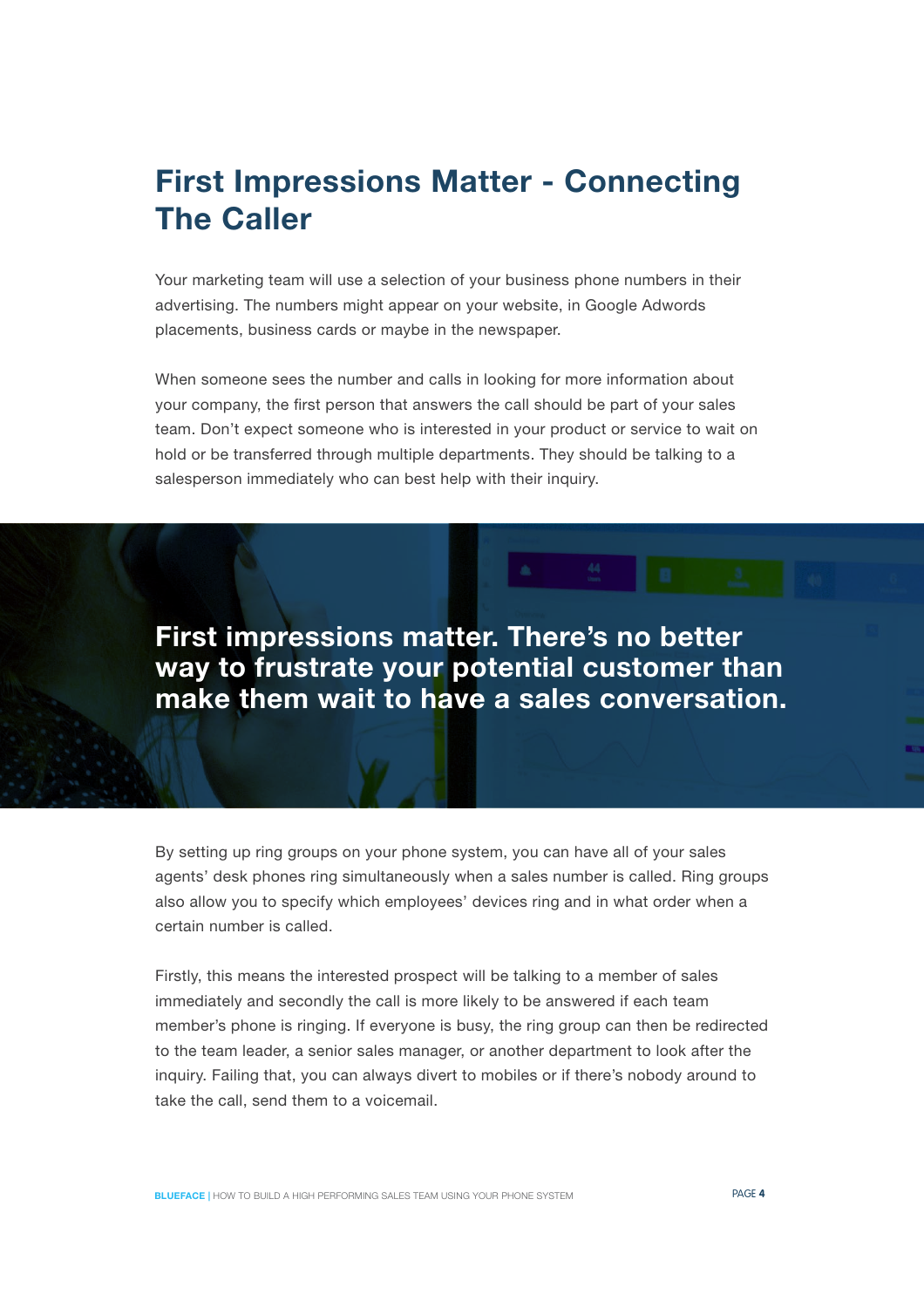Furthermore, if you have specific salespeople for different products, industries or businesses size such as enterprise, you can set up ring groups to call the necessary team or representative. This is known as skills based routing.

In addition to the numbers which your marketing team use in adverts, your company probably has a general number or a 'main line'. Use a virtual receptionist, also known as an auto attendant to outline the options available to the caller such as sales, support, accounts etc.

Always have a professionally recorded greeting to make your business sound good from the first time your customer calls you. The sales option from the list should be directed to the sales team ring group you have set up.

445

**Setting up your phone system correctly means that the start of your sales process will be optimised for efficiency when prospects call your sales number.**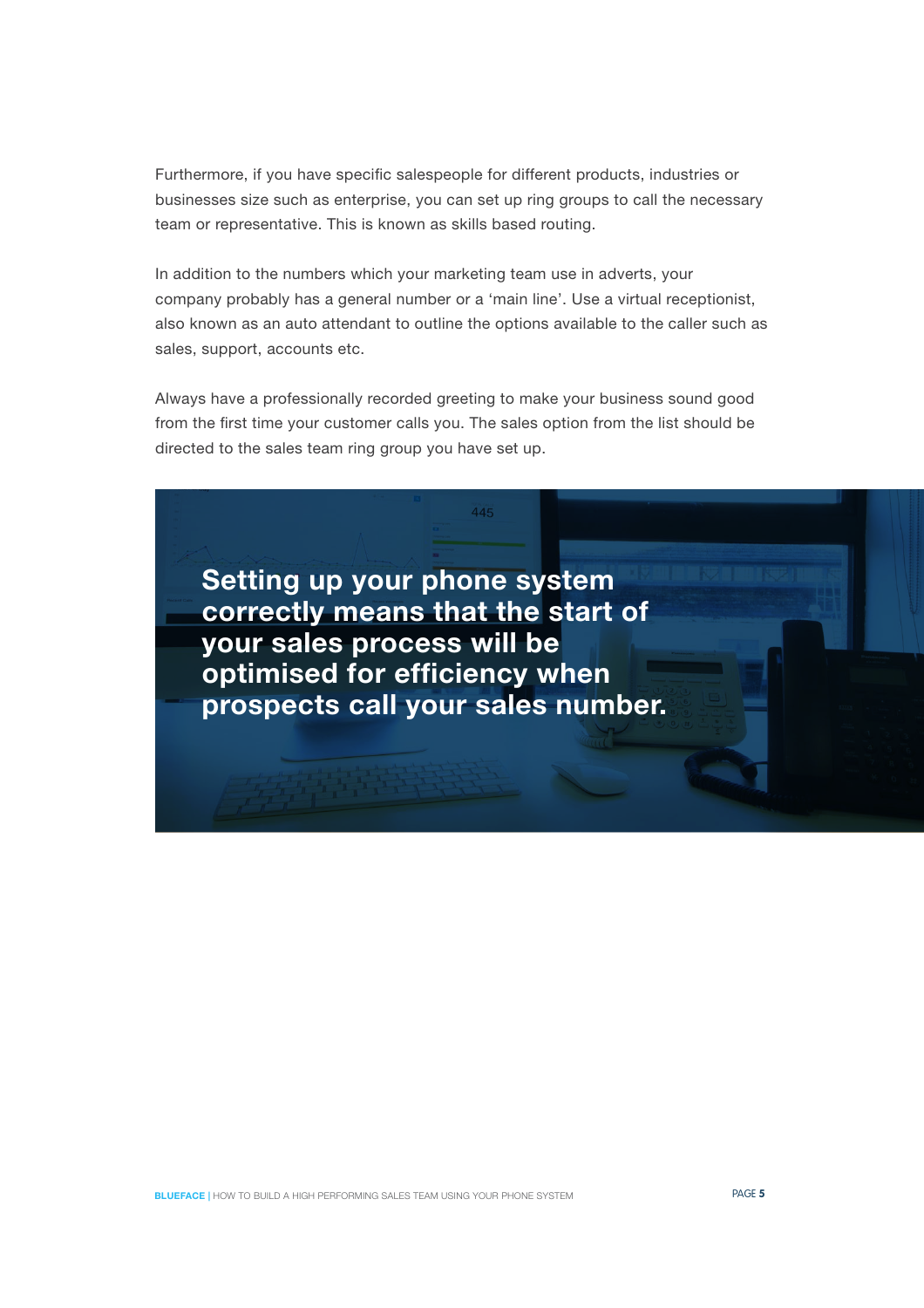# **Performance Improvement Through Feedback**

Every successful high performance sports team succeeds thanks in part to supportive coaching, a high degree of self awareness, and a focus on continual self improvement. Taking the ingredients of high performance sport and applying to sales management can benefit from adopting a similar approach.

Does your leadership team rely on a set it and forget it approach to the management of your sales team? Critically analysing past performance, and coaching in the moment are two fundamental ways to improve sales performance. So how can your small business do this?

Call recording allows you to capture sales conversations to discover where sales opportunities have been lost and won. These are the key points in the sales process where engagements between your company and the buyer reveal a series of qualitative insights into what they're interested in and real time feedback on your service.

Using call recording for training is not a new idea. Large call centres train new starters for weeks using recordings of sales calls before they are let anywhere close to their own phone. Typically they've been the only type of customer that could afford this technology. Now this is changing thanks to companies like Blueface who make call recording available to SME's for a low monthly fee without any equipment purchase. The question is, could you make use of it in your business to continually develop your talent?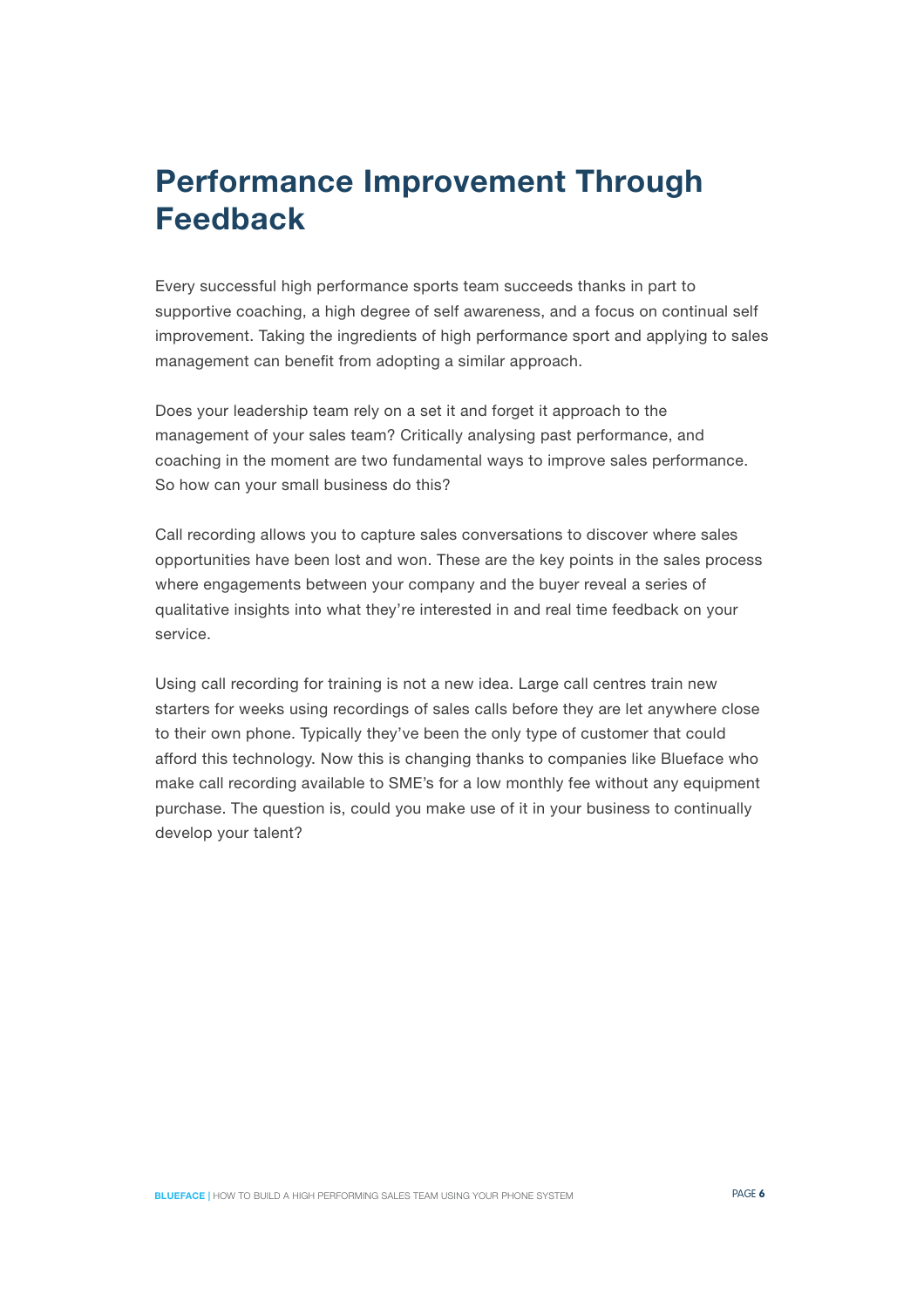Perhaps you have regular sales team meetings or one to one sessions with a sales person. Listening to a selection of their conversations allows the team leader to provide feedback. They can reinforce and encourage positive aspects of a conversation and offer constructive criticisms on certain issues to help them develop.

A team member might struggle with one particular type of customer, or to communicate the benefits of a particular feature the business offers. The use of call recordings allows these issues to be pinpointed and resolved.

Selling over the phone is part science and part art. There are a variety of areas that analysis of call recordings can uncover that salespeople aren't immediately aware of when in the midst of a free flowing conversation. The tone of voice, pace of conversation, vocabulary used, percentage share of conversation, and a number of other items can all be analysed after the conversation to help improve your sales team's performance.

In addition, if a salesperson needs to double check something from the notes they took during the call, they just have to play the recording. It's possible to misinterpret or completely forget a point of emphasis over the course of a sales call. Rather than getting back in touch with the customer or prospect to confirm details (which might not give off a good impression), they can focus on the action points which came of out of the conversation and progress the opportunity.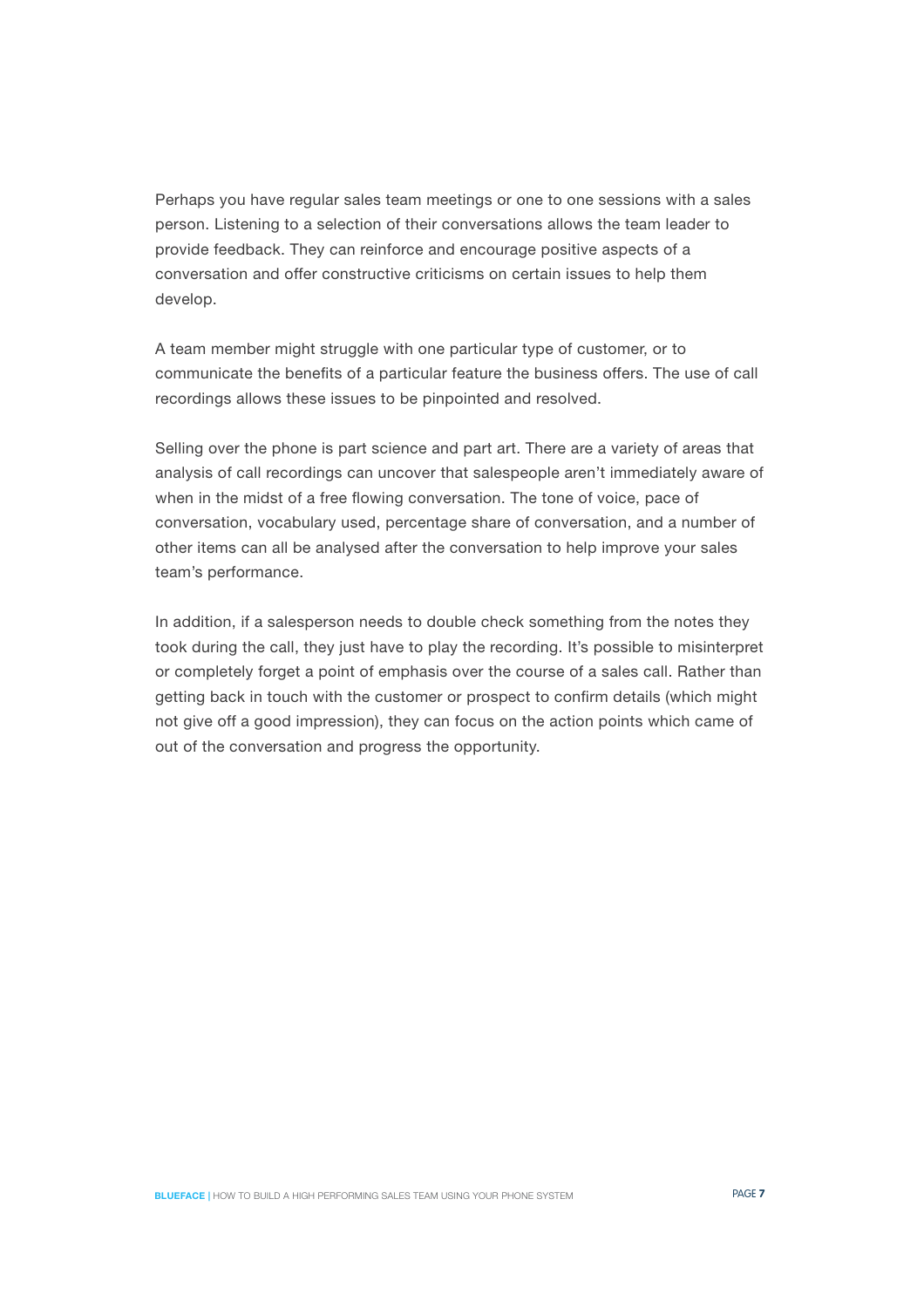### **Improve Accountability**

Sales teams live and die by their sales numbers. However, knowing that their phone calls are being recorded and call statistics are being monitored holds them accountable for their performance. This helps sales teams behave to the best of their abilities knowing that all conversations need to be handled professionally and limits the risk of overselling or promising anything unrealistic.

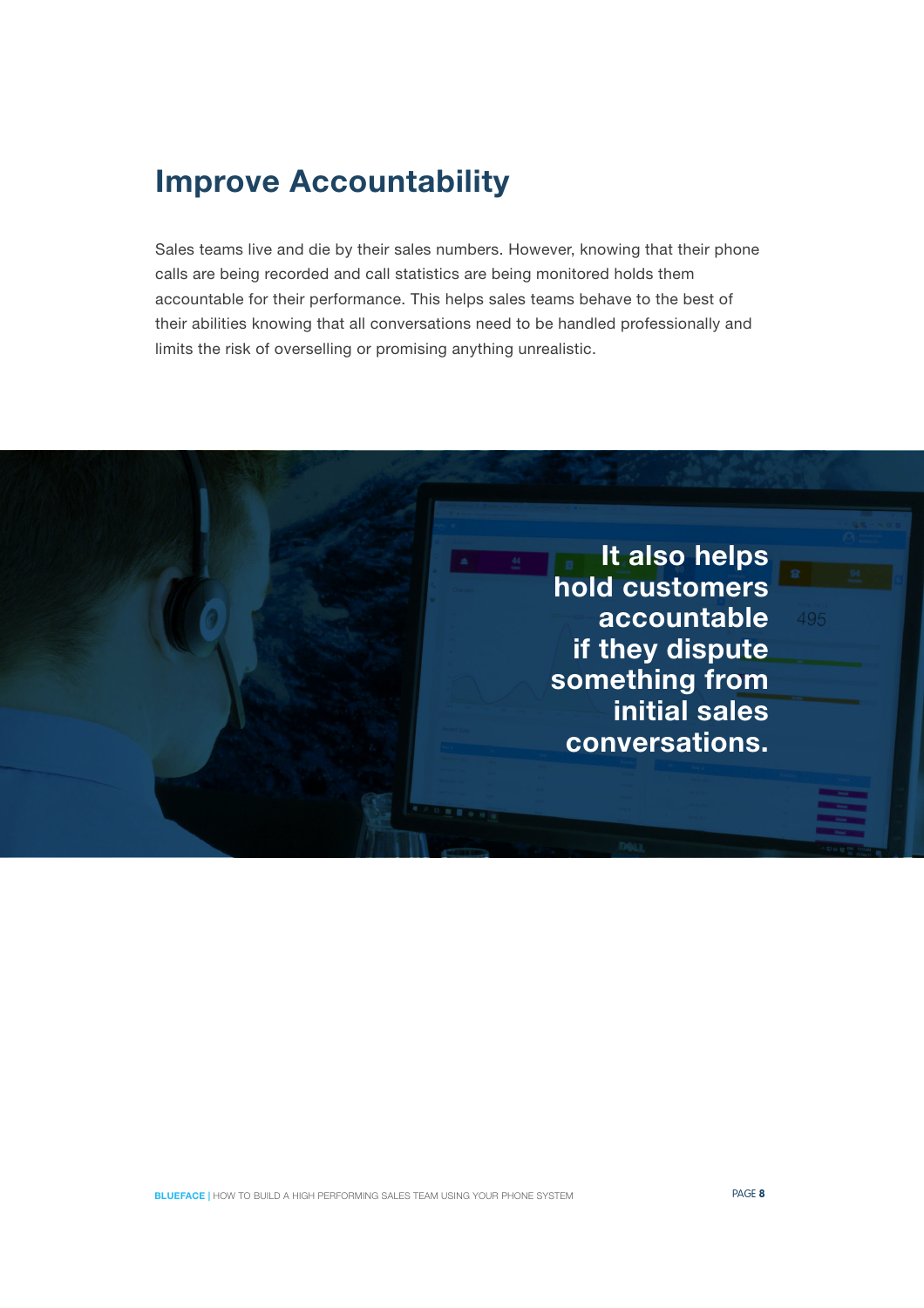### **Reach Multiple Decision Makers**

Some of your sales opportunities might involve talking to more than one decision maker from the organisation you're selling to. Most decisions are not made in isolation by a single person and typically rely on the input of several people within a company. At Blueface, it's regular for our sales process to involve a business owner or CEO as well as someone on the management team such as the Head of Operations or IT.

If a face to face meeting isn't feasible, the next best solution is a conference call. It allows you to schedule one conversation with the key stakeholders or influencers of the deal wherever their location. This helps accomplish a number of things.

It allows for you to answer all questions from each of the stakeholders at one time, hopefully cutting down on the amount of follow up and the number of back and forth communications to progress the opportunity.

In addition, it also means that all parties will have the same information communicated to them as well as the opportunity to clarify different points. This stops any points your employee has mentioned on the call not being accurately represented by a prospect to their colleagues if they misunderstood the details.

Providing each employee with their own conference room and PIN is now possible with cloud phone systems, making this option always available for your employees at no extra charge.

This allows your team to offer a reliable communication method for larger deals with multiple decision makers.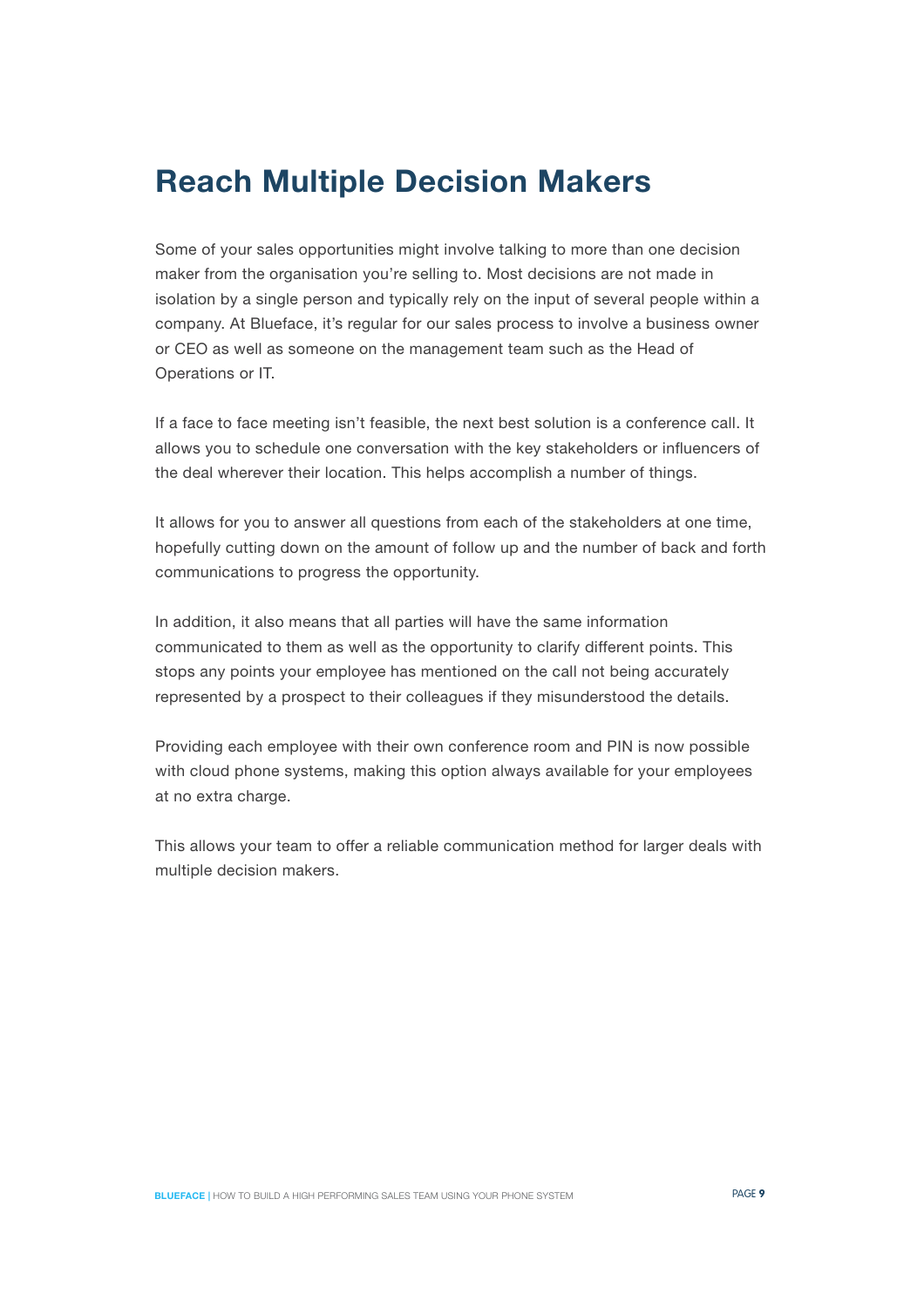### **Get Insight Into Your Team's Activity**

Your phone system should provide you with a wealth of data on the phone habits of your team. Measuring the call activity that correlates with sales is ultimately what you want to incentivise and manage your sales team for.

Your call reporting or call history should allow you to see data for specific teams. Perhaps you have different sales teams for different products or different business sizes. You will be able to see different reports for those teams or even for an individual user.

Depending on your sales process setup you may require certain call benchmarks to be hit, and in depth call reporting will keep you on top of that. As a sales team leader would you need to talk to your marketing colleagues if the number of incoming phone enquiries has dropped off in the last two weeks?

You may also be able to correlate your call reports with your other information. For example, does your best enterprise salesperson also have the longest average time spent on a call? Or how do call trends change for specific employees from month to month?

**Every business is different, but understanding how your sales people interact over the phone could provide insights into their performance, and if there is any room for improvement.**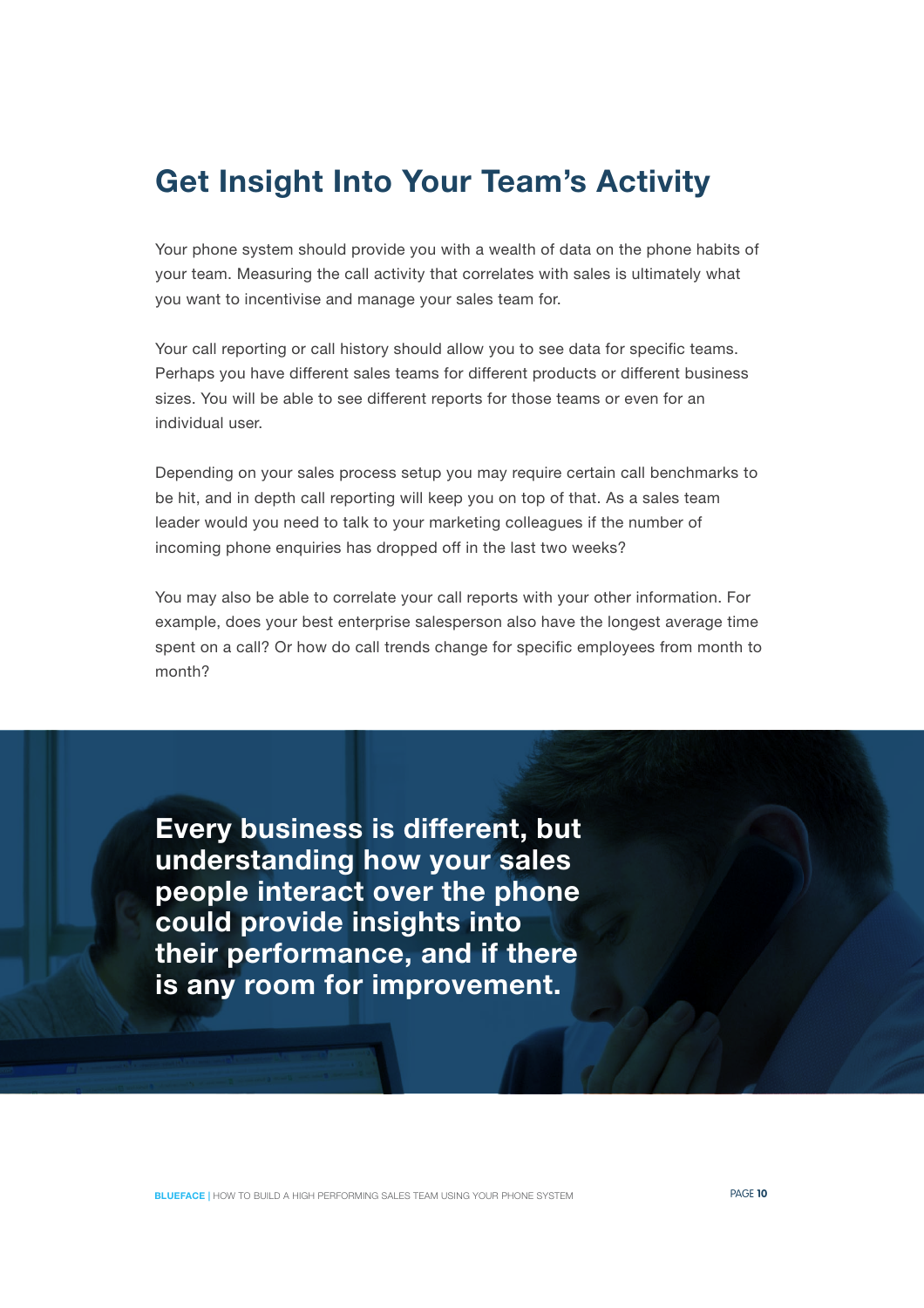# **Sell Internationally**

Which markets does your sales team have responsibility for? Are they based in London but take enquiries from the U.S. and Australia?

Hosted phone systems allow for this through the provision of international numbers. Interested parties throughout the world can call into your centralised sales team using local numbers and not be charged for an international call.

If your company is expanding, using international numbers which redirect to your existing sales team means you don't have to commit to large office investment before you are ready but more importantly for your salespeople, it increases the number of opportunities or leads they should receive.

Sales agents can also be assigned a virtual phone number for each country they have responsibility for. When they need to make a call to a prospect in that country, they can select which of their numbers will display on their caller ID. This seems like a small detail but culturally it makes a significant difference to the person they are trying to reach.

**How skeptical are you of answering calls from different countries showing up on your phone?**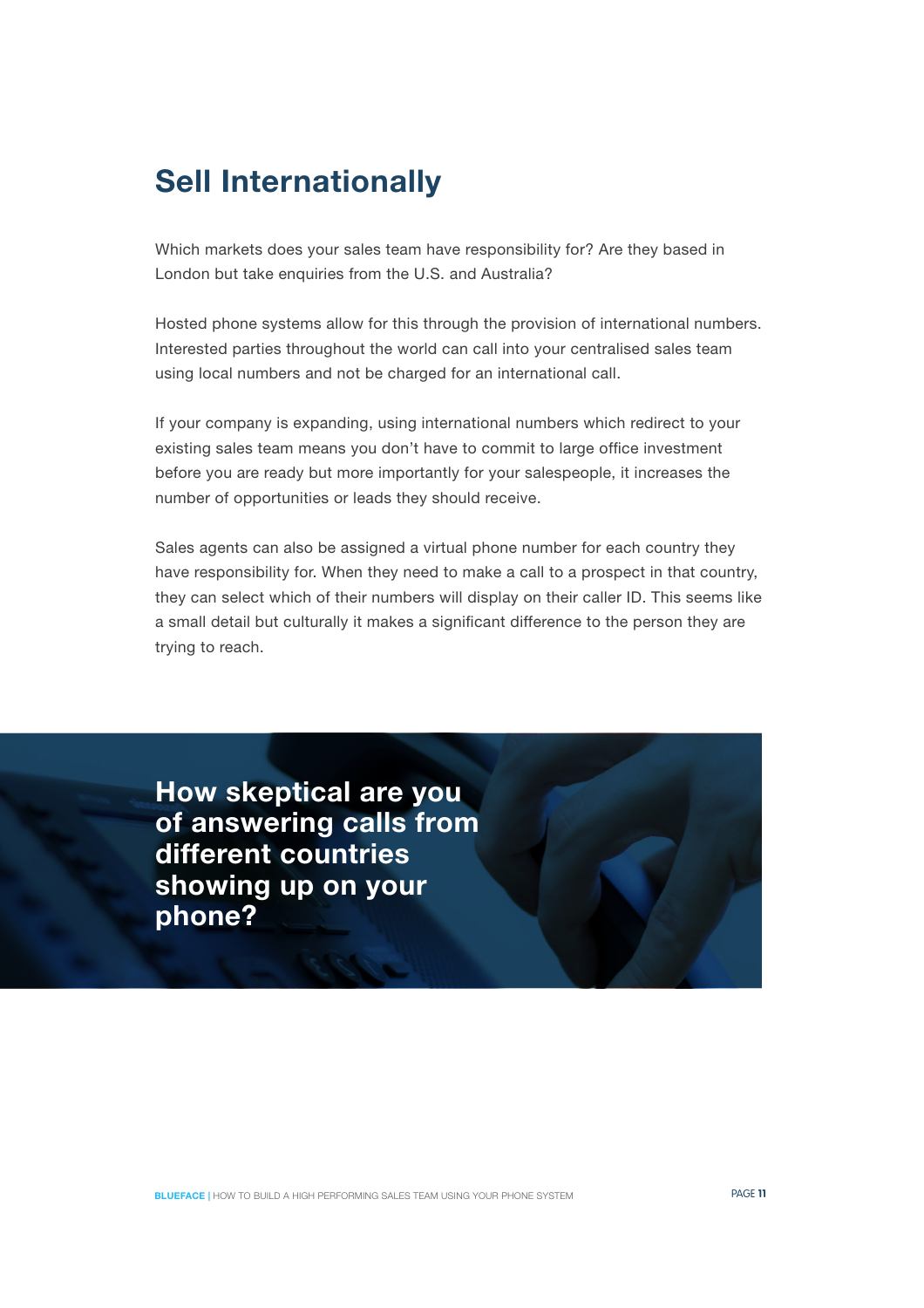## **Sell On The Go**

Sometimes, your salespeople may need to meet a client or prospect face to face, or perhaps they are out of the office for the day working from home. Cloud phone systems allow for real time number redirection through an online account.

This means that your salesperson's direct dial can be set to call their mobile or home phone at the click of a button when they are out of office. They can always stay available to prospects who are looking for advice or seeking to clarify details about your service or company.

Your office phone system can also optimise the work processes of your field sales agents, who by description will be selling on the go or remotely as part of their daily routine. Your agents have multiple devices, or perhaps require a desk phone in your headquarters for when they are in-office.

A voicemail to email feature sends messages which they have received from any device to a centralised voicemail box and notifies them via their email inbox. They can then listen to those voice messages from their inbox without access to the original device which generated the message. This helps your team stay on top of their communications.

Softphones, also known as soft clients, are software applications installed on general purpose devices such as PCs or mobile devices to act as a virtual phone. They use internet access to make and receive calls.

By using softphones on a mobile device, a field sales agent can stay connected to an organisation's communications system. A team leader will be able to see an employee's call reports and call history as well as having the call recordings centrally archived. The field representative will be able to use the conferencing feature if they need to and have access to features such as internal transfers, voicemail to email or have multiple contact numbers depending on business processes.

In niche cases they would be able to use their softphone when they are crossing borders with international dial plans and numbers to give off a local impression and reduce international call rates.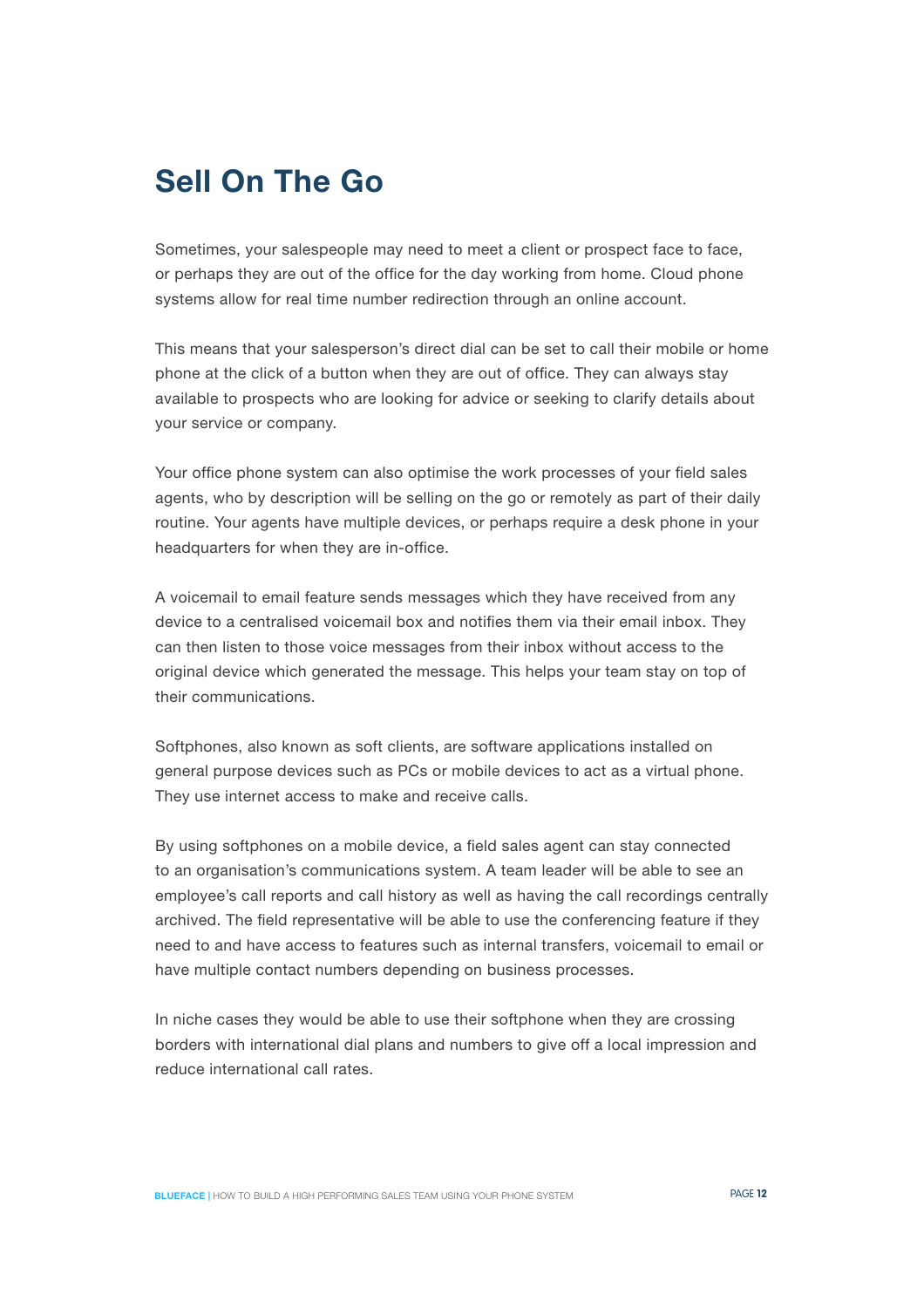### **Put Your Headsets On**

Just as important as the phone system is the device your employees use to answer or make sales calls. Everyone has experienced awkwardly holding a phone with their shoulder whilst trying to take notes. There is a better way to talk to people.

By using headsets connected to your desk phone your team can conduct sales calls with their hands free and the ability to use their laptops, PCs or tablets to assist with the call. In settings such as the insurance industry, sales representatives are required to fill out quote forms on their system. Doing this without a headset would be almost unfeasible, and it would be a terrible experience for the caller.

While on a call, your team may need to use their CRM account to add call notes, access specific feature or technical documentation to answer a question from the prospect or prepare a quote for them to send immediately once they hang up. Headsets make doing this practical.

Wireless headsets allow people to walk around while on a call within a certain range. For sales people in specific situations who may need to access information in different locations, they could be essential.

**Using headsets might not be something which is given consideration, until you try to do a sales call without one.**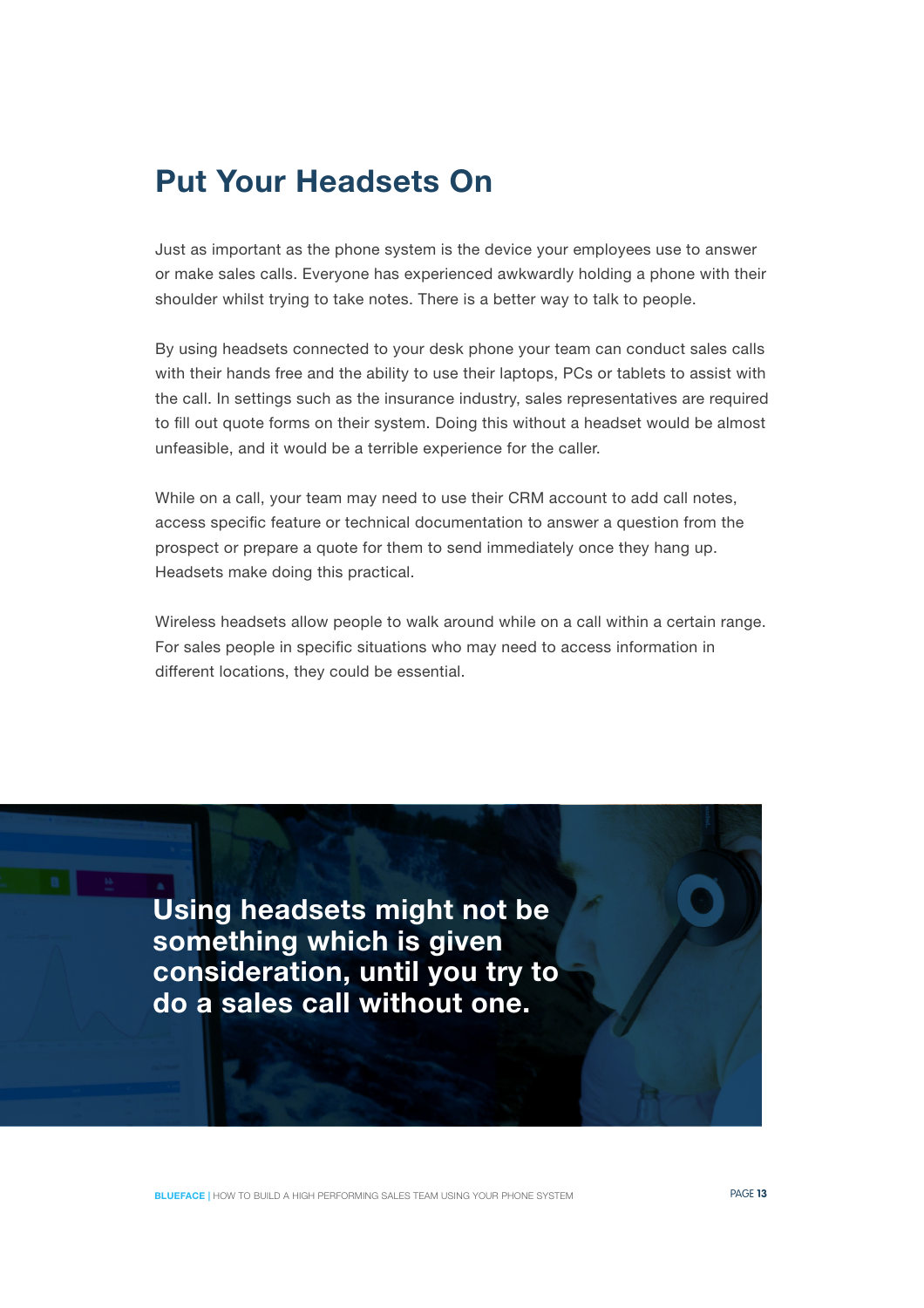# **Automate With An API**

One of the best ways to enable and support your sales team is to give them more selling time and less admin time. They would probably be grateful to have more time to spend educating and discussing solutions with customers, or to send proposals, or even to schedule and attend meetings.

Cutting down on the amount of manual processes present in your entire sales and marketing process will achieve this, and fortunately your phone system can help.

Online phone systems such as Blueface provide APIs (application programming interfaces). This allows you to integrate your phone system with some of the other software your team uses, like your CRM.

By integrating your phone system with your CRM you are able to automatically log call records into the notes for prospective customers in your CRM. This saves your salespeople time from manually doing this after each call.

**Integrations such as this allows salespeople to focus on selling and greatly increase your organisation's operational efficiency.** 

**BLUEFACE |** HOW TO BUILD A HIGH PERFORMING SALES TEAM USING YOUR PHONE SYSTEM PAGE **14**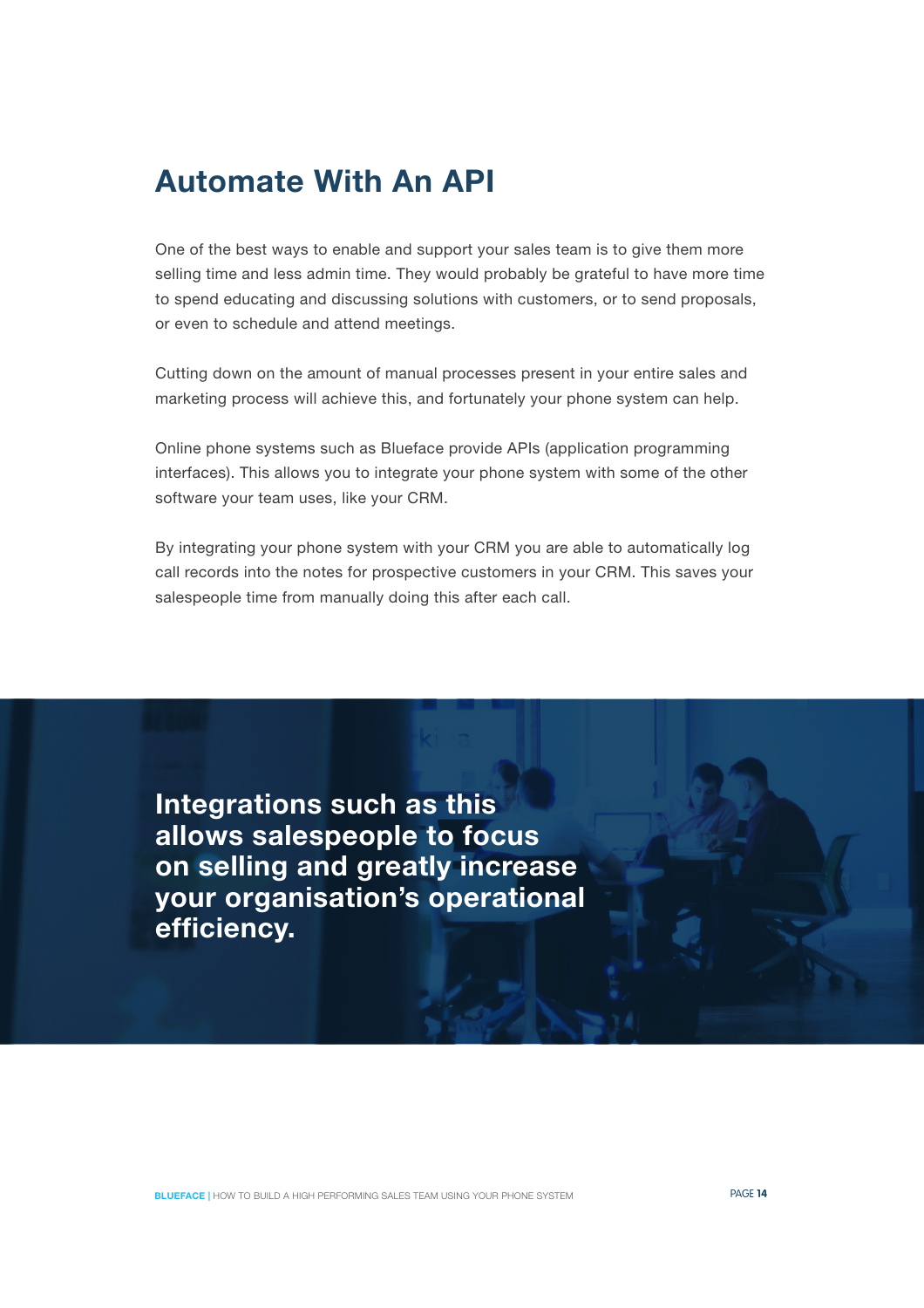# **Promote Your Business And Services With On Hold Messaging**

You don't want to have someone who is interested in your business placed on hold, but if they have to be you should take the chance to educate them about your business.

Rather than subjecting them to the traditional boring on hold music, play some customer on hold music / messaging about any upcoming events your organisation is involved with, news or other helpful information for your callers. You could also mention any recent award wins your company may have.

When your employee gets back to the call, the caller now has a better understanding of your business and may look at it in a more favourable light depending on the messaging used.

You can also use on hold messaging as a cross selling or upselling tool when you have released a new product or service, or perhaps new features for your service. This may warm a lead as they are interested in that feature or realise they have a need in that area.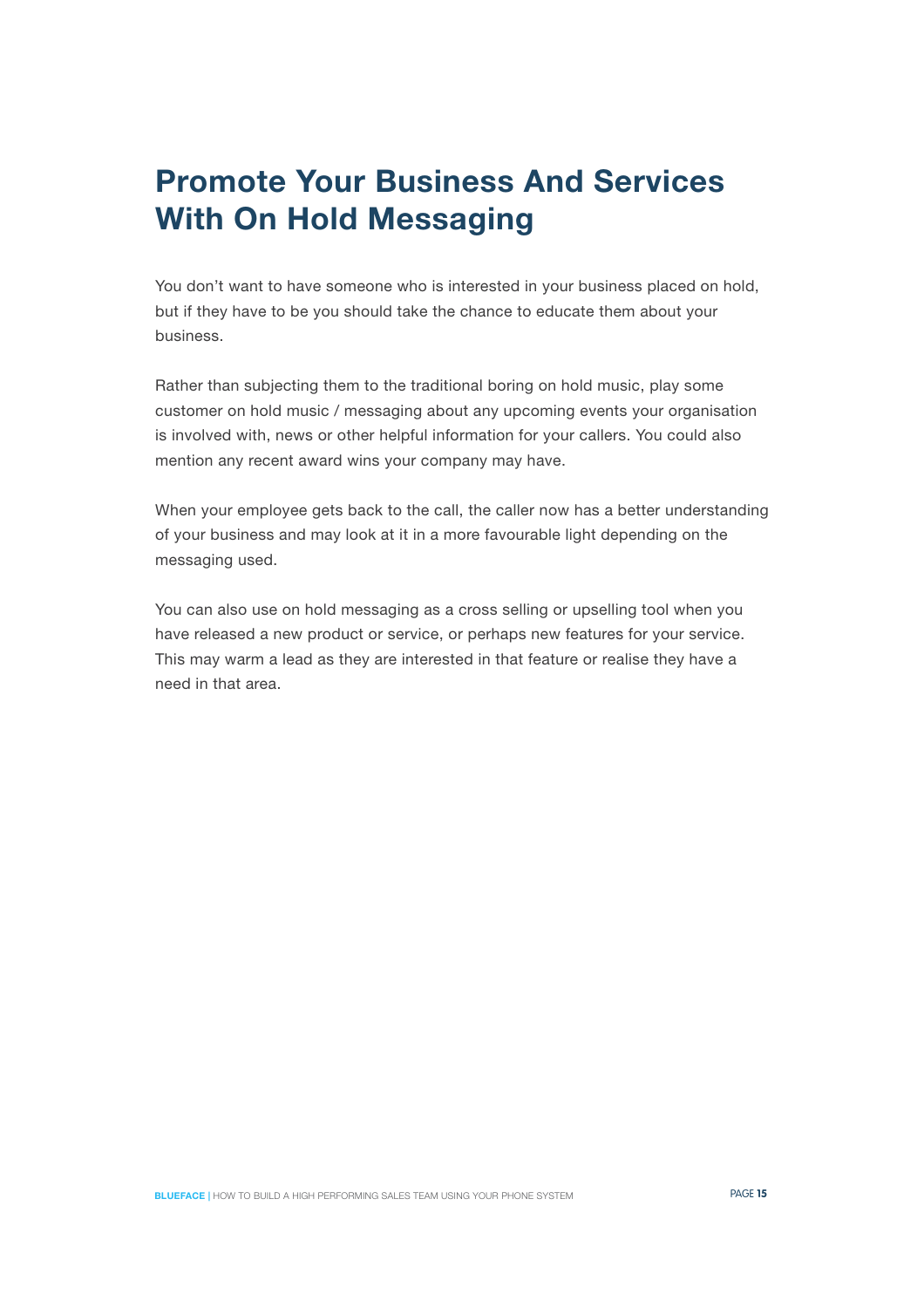# **Summary**

You want your salespeople to do what they do best, **sell**. This means removing or improving any manual or inefficient processes which get in the way of that. In addition, continuous development of your team members and a better understanding of the full sales process will help supercharge your sales team for better performance. A **hosted phone system** provides all of the tools needed to help.

**Talk to Blueface.**